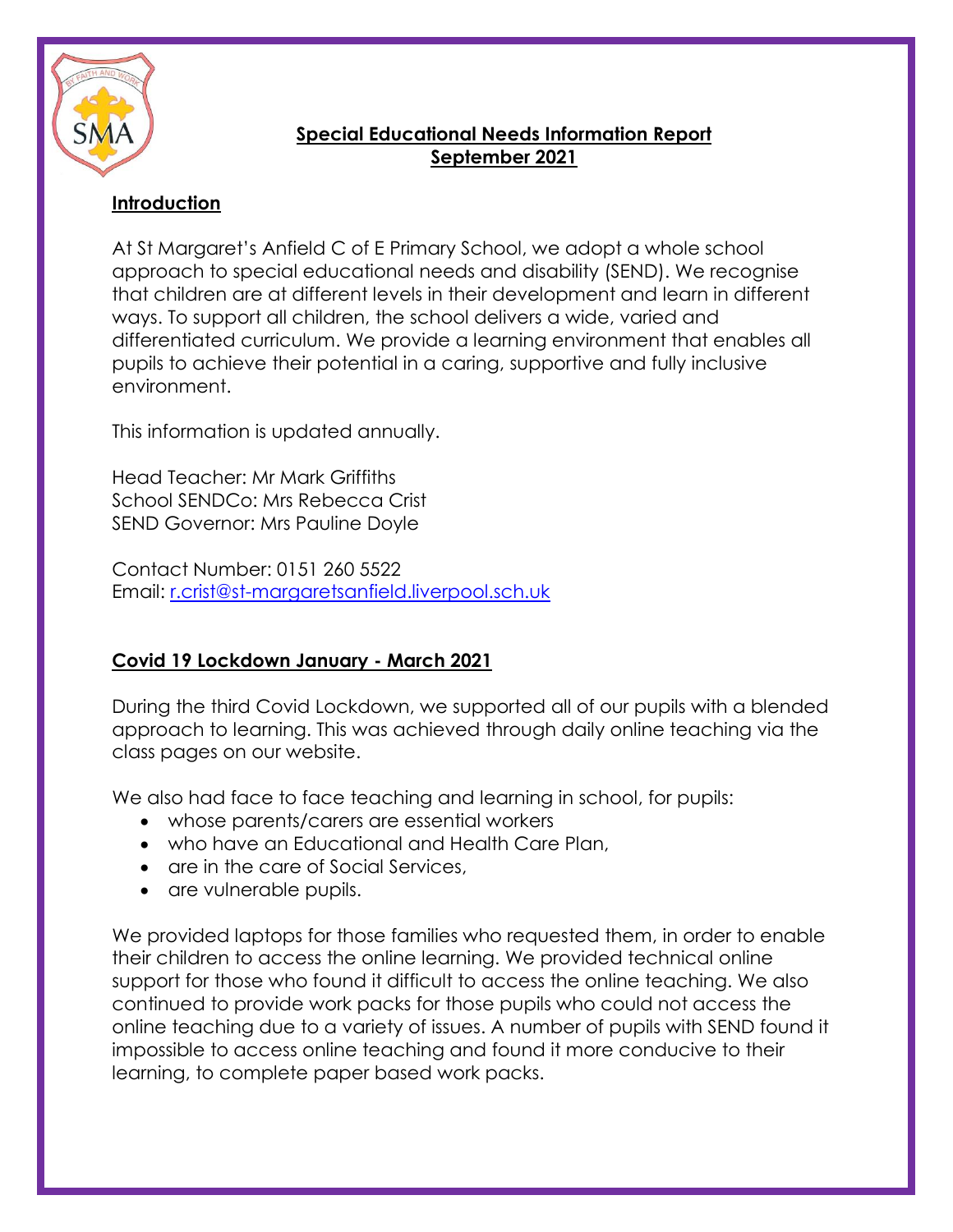

As we are a two form entry school, one teacher in each year group taught the pupils who were in school in a year group "Bubble" and the other teacher taught the online lessons. Each week the teachers

swapped roles, and in this way the children were able to work with their own teacher on alternate weeks.

The class pages were updated each day and the children were encouraged to respond via the Seesaw app and have feedback from their teachers.

The class teachers who were completing the online teaching, contacted individual children and families by phone each week. Any concerns or queries, were passed onto our Senior Leadership Team, who triaged the concerns and passed them to the relevant person, who were able to contact parents/carers and offer more tailored support.

We further supported our SEND pupils with individualised work online and work via the class page on the website. Our pupils with Education and Health Care Plans (EHCPs) and those who have 1-1 support teaching assistants, were invited to attend school. Many chose to attend and others were supported with photographs and videos sent to the families, to enable those pupils to engage with their 1-1s in tailored learning opportunities.

Those pupils with Education and Health Care Plans(EHCPs), families with Early Help Assessment Tool (EHATs) and Children Looked After, who were not attending school, were contacted each week by the SENDCo and individual support offered to parents/carers dependent upon the issues and needs raised. This included signposting parents/carers to various support ie ASD Training Team etc.

EHCP Annual Reviews took place during Lockdown, via Zoom, facilitated by the SENDCo, with the SEND Officer, parents/carers and specialist teacher, where appropriate.

We have looked at the social, emotional and mental health needs raised over Lockdown and have taken the decision to continue to purchase additional CAMHS –Seedlings support for the time period to March 2022. This additional half day will enable more pupils to work individually with a Seedlings counsellor to address their needs.

This SEND Information Report has been compiled using the information required as set out in the Special Educational Needs and Disability Regulations 2014. Broad Areas of SEND The Special Educational Needs and Disability Code of Practice: 0 to 25 years (Statutory guidance for organisations who work with and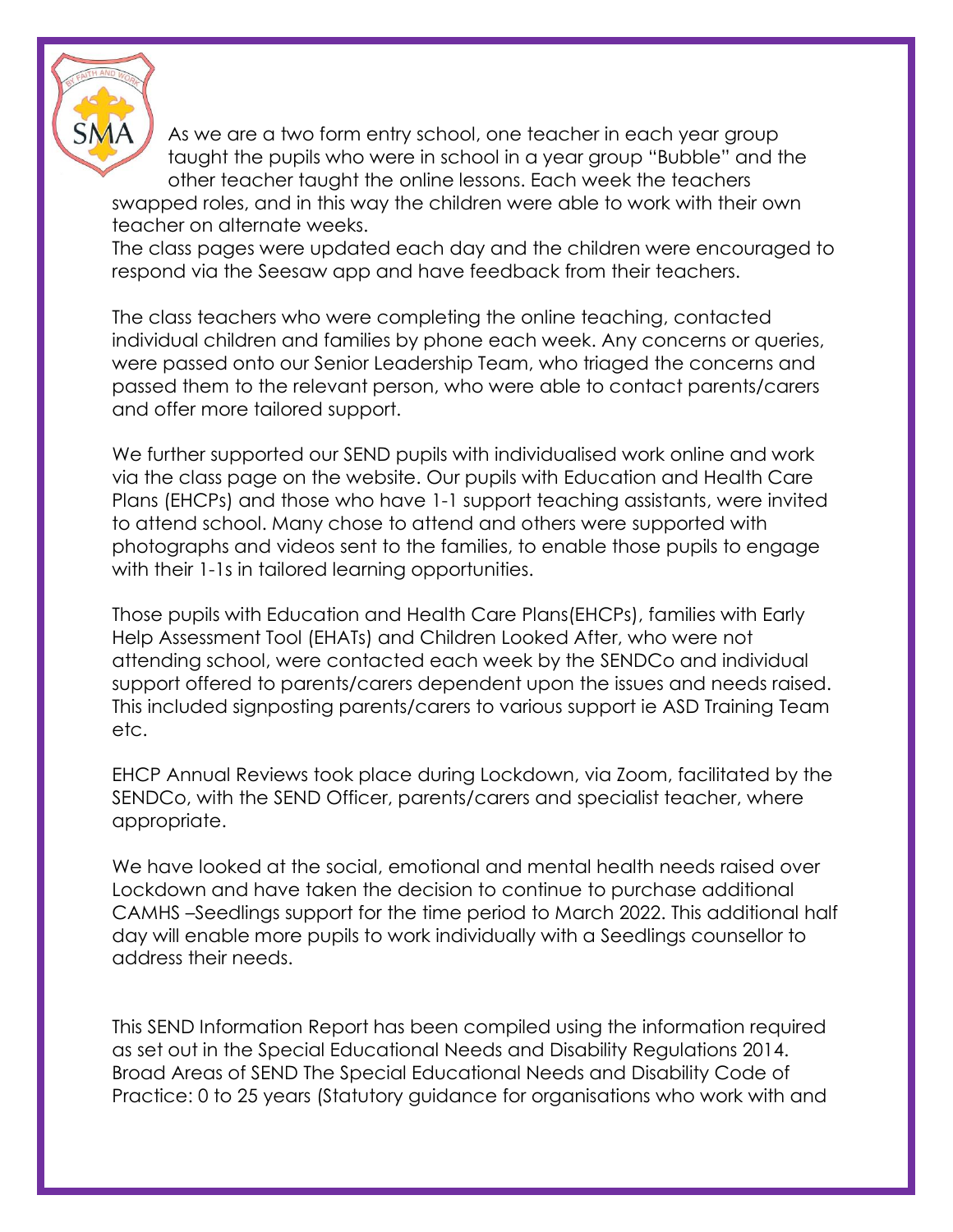

support children and young people with special educational needs and disabilities), effective September 2014, details four broad areas of need as follows:

- 1. Communication and Interaction
- 2. Cognition and Learning
- 3. Social, Emotional and Mental Health Difficulties
- 4. Sensory and/or Physical Needs

# **Our Approach as a School**

High quality first teaching and additional interventions are defined through our person centred approach. Underpinning our provision in school is the graduated approach cycle as follows:



All teachers are responsible for every child in their care, including those with special educational needs.

# **Assess**

Pupils are identified as having SEND and their needs are assessed through the sharing of information between schools, parents and any previous settings, or early years provision that they may have attended. Evidence will be gathered by teacher observations and at times the use of standardised screening or assessment tools may be used. Reports or observations from outside agencies and specialist providers may also be used in order to assess your child.

## **Plan**

The teacher and SENDCo agree in consultation with the parent and pupils, as to the adjustments, interventions and support to be put in place, as well as the expected impact on progress and development, along with a date for review.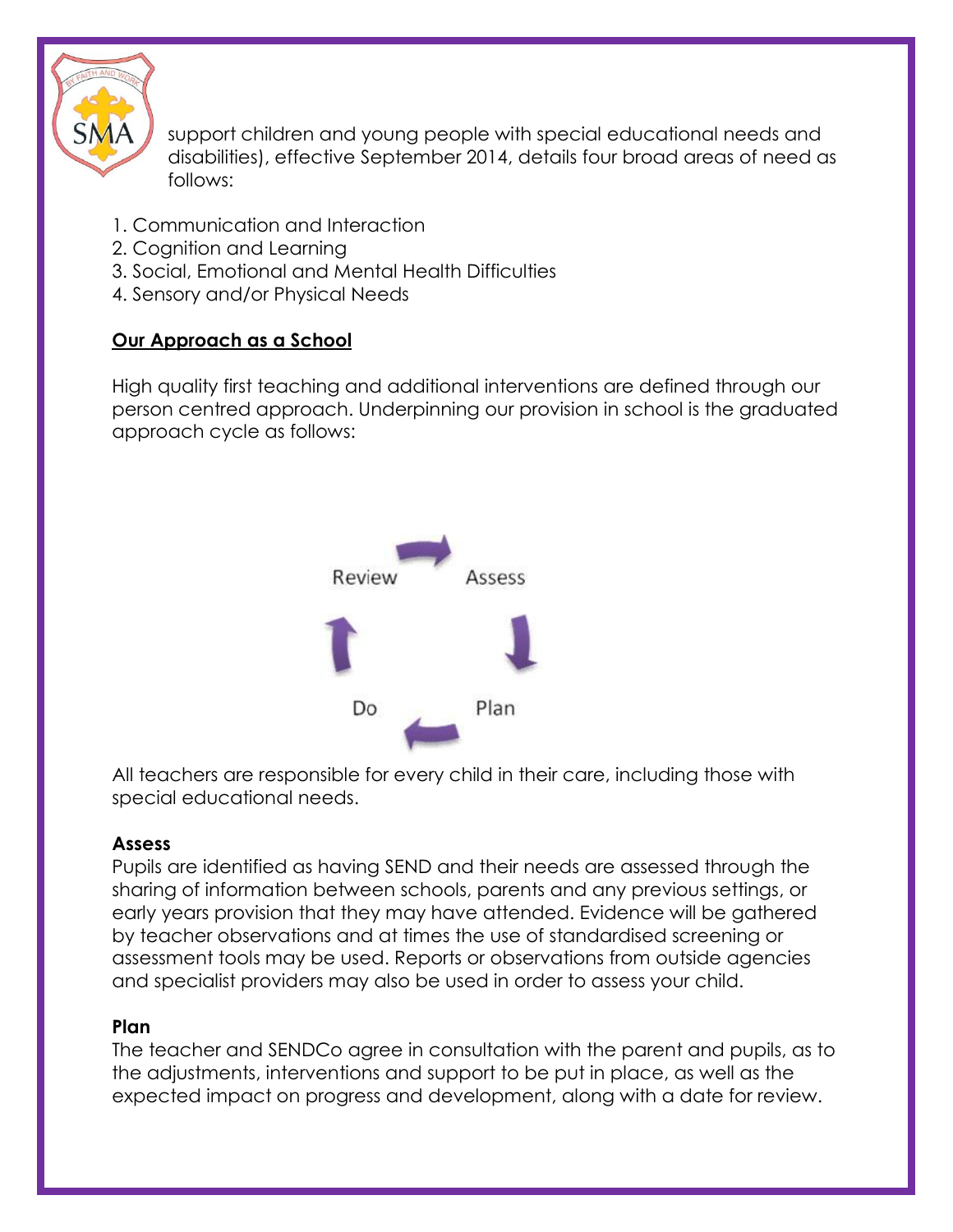

Any plans for outside agency involvement will stipulate what is required and who will be involved with the child/family.

## **Do**

Quality first teaching is the starting point for all children, delivered by skilled and dedicated staff. Alongside this, children may be involved in small group focused provision or intervention groups. These may be delivered by the class teacher, teaching support assistants, outreach support workers or specialist providers. A range of resources to support the four areas of need set out in the SEND Code of Practice 2014 are provided within an inclusive environment.

#### **Review**

The child's class teacher, along with other staff, the child and child's family will review each child's outcomes and decide next steps. Class teachers will work closely with the SENDCo and information will be fed back during progress meetings. The SENDCo will conduct the reviews of children with more complex needs. This may involve outside agencies and may be recorded as EHATs (Early Help Assessment Tools) or (TAFs) Team around the Family meetings. Children with EHCPs (Educational Health and Care Plans) and Local Authority involvement will have an annual review held in addition to the ongoing reviews which take place in school.

## **1. Types of Special Educational Needs we cater for in school.**

All of our pupils' needs are considered on an individual basis and, following professional advice, additional support, equipment and staff may be deployed. Our staff members have a wide range of skills that they bring to our teaching team. All staff members use these skills to support the identification of pupils with SEND. Those children who may have difficulties/needs are identified under the following four broad areas of need and support:

## **1. Communication and interaction**

If a child has a specific need in this area our school refers to Speech and Language Therapists. Children who need support with social interaction may be referred to ASD Pathways via outside agencies. General referrals to the Pediatricians at Alder Hey may also occur.

#### **2. Cognition and learning**

If a child appears to have issues with cognition and learning, our school use the services of the Educational Psychology service to establish a specific need.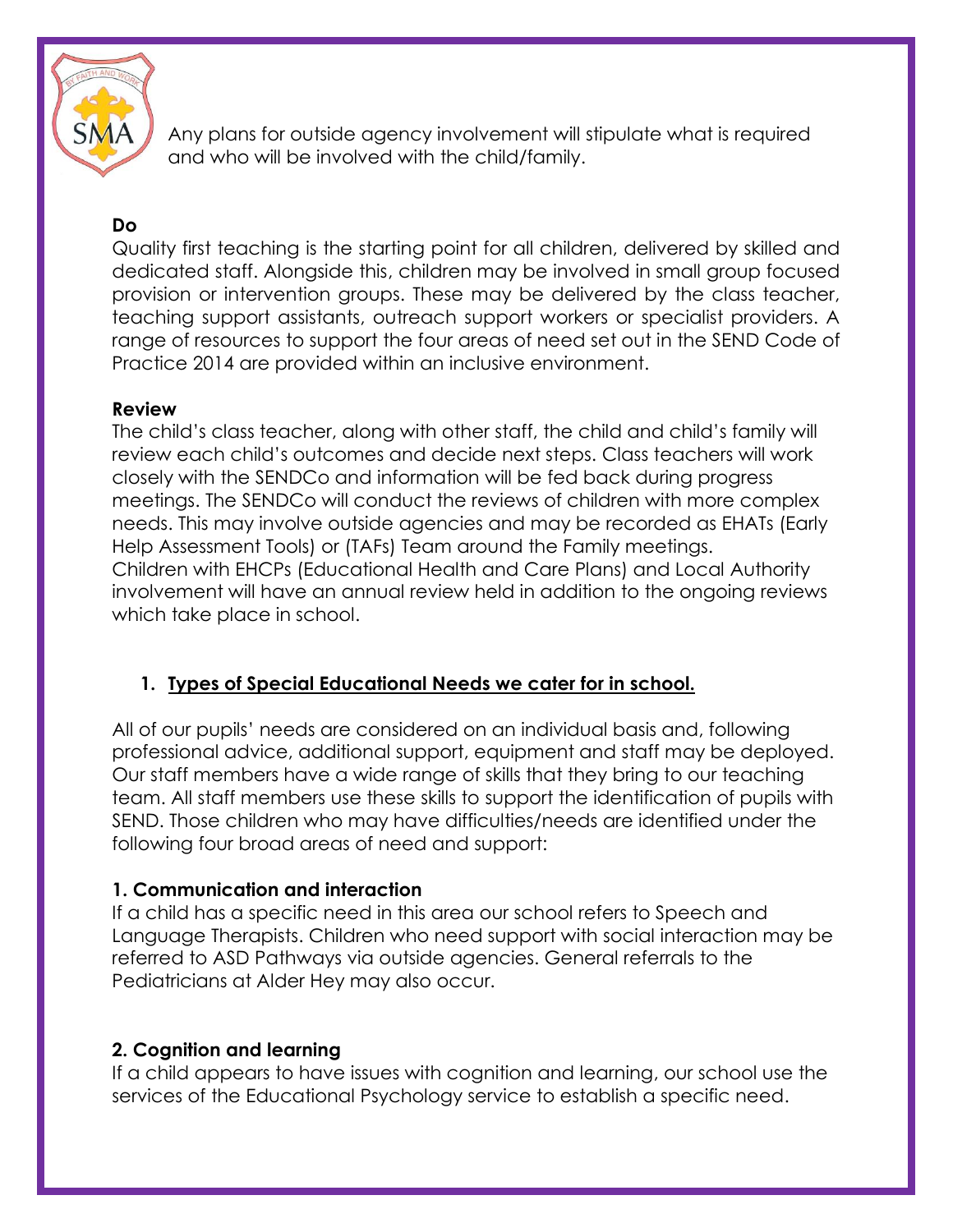

Children with specific learning difficulties, such as dyslexia may be given coloured overlays when reading, support with spelling techniques and other dyslexia friendly strategies.

# **3. Social, emotional and mental health**

Children's personal, social and emotional development is supported in school through our RE schemes of work and PSHE JIGSAW initiative. We have some focused interventions in place such as Lego Therapy, drawing and talking, peer massage, Heart Prayer, time to talk 1:1 sessions, access to our Personalised Learning Centre, Rainbow Room, CAMHS Seedlings, gardening and Tree of Life projects. Our Learning Mentor has 1-1 sessions with those children who need individualised support.

Our PHSE curriculum ensures children know how to keep safe and have knowledge of stranger danger. We have visits from the NSPCC each year and Cyber-bullying etc. Advice and referrals are made to CAMHS (Child and Adolescent Mental Health Services) Seedlings as needed. We also have an allocated School Health Team and pastoral support for our children, daily if needed.

We have a strong Christian ethos which encourages Christian moral values, positive behaviours and a shared mutual respect. We have an anti-bullying policy which is upheld in school by pupils and staff.

## **4. Sensory and and/or physical needs**

Children with physical or sensory needs will be supported as needed. Children with sensory issues may be given 'fidget toys' to relieve stress, have a specific comfortable place to sit in whole class time, or have their timetable and workstation adapted in order to meet their needs. Some children have outreach support from Alder Hey Occupational Therapy service, who come in to school to work with individual children.

## **2. How we identify and assess pupils with SEND**

As a caring school community, we know and value all of our children. We have on-going teacher assessments and termly pupil progress meetings with members of the senior leadership team to identify those pupils making less than expected progress. The first response to such progress is high quality targeted teaching by the class teacher. Where progress continues to be less than expected the class teacher will discuss their concerns with the SENDCo.

In deciding whether to make special educational provision, the teacher and SENDCo will consider all of the information gathered from within the school about the pupil's progress, alongside national data and expectations of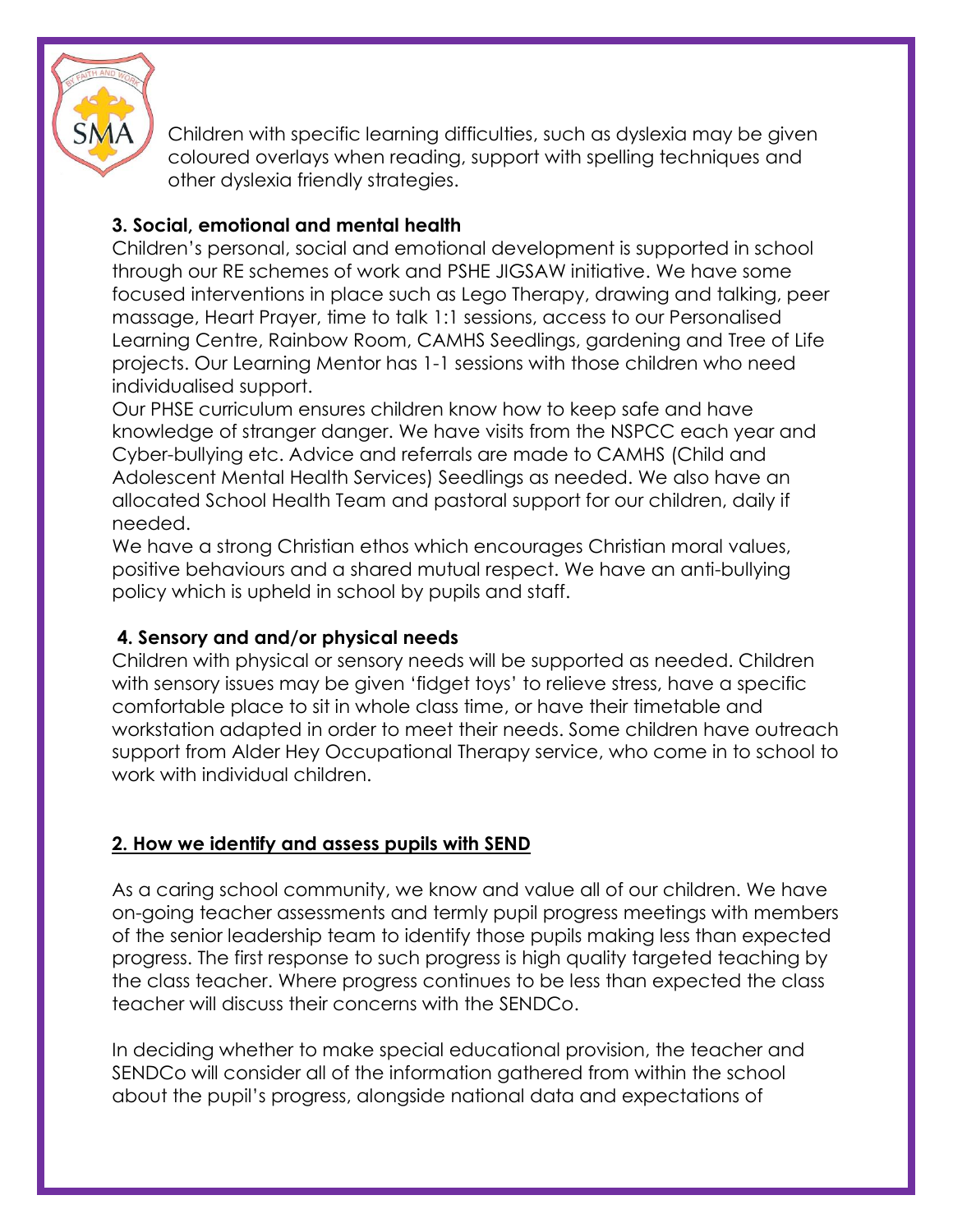

progress. This information gathering will include an early discussion with parents/carers and where appropriate, the child. There begins a four-part cycle (assess, plan, do, review) through which earlier decisions and actions are revisited and revised. This leads to a growing understanding of the pupil's needs and supports the pupil in making good progress and securing good outcomes. This is known as the 'graduated approach'. It draws on more detailed approaches and more specialist expertise in successive cycles. If the support needed can be provided by adapting the school's core offer, then a child might not be considered SEND, nor placed on the SEND Register. If, however, the support required is different from, or additional to, what is ordinarily offered by the school, the child will normally be placed on the SEND register, at "SEND Support." The school will then seek to remove barriers to learning and put effective special educational provision in place.

Parents/carers are encouraged to speak to the class teacher and SENDCo about any concerns they have regarding their child's needs.

# **3.a. Monitoring and evaluating the effectiveness of SEND provision**

The Headteacher and leadership team regularly monitor and evaluate the quality of provision for all pupils. The SEND governor visits the school regularly. Budgets are closely monitored by the School Business Manager, Headteacher and governors.

The school aims to use interventions in school that have proven outcomes and are evidence based. The impact of SEND provision on the progress and outcomes for children on the SEND register is measured through:

- Analysis of pupil tracking data and test results at pupil progress meetings
- Progress against national data
- How children progress in interventions groups
- Progress against individual targets
- Pupils' work

#### **3.b. How we assess and review pupils' progress towards their outcomes**

Termly pupil progress meetings in school include the senior leadership team and progress is measured against national data and based on their age and starting points. Termly reviews and target setting meetings are planned to coincide with parents' evenings where possible. Some children may need more frequent reviews or at times to coincide with assessments from outside agencies.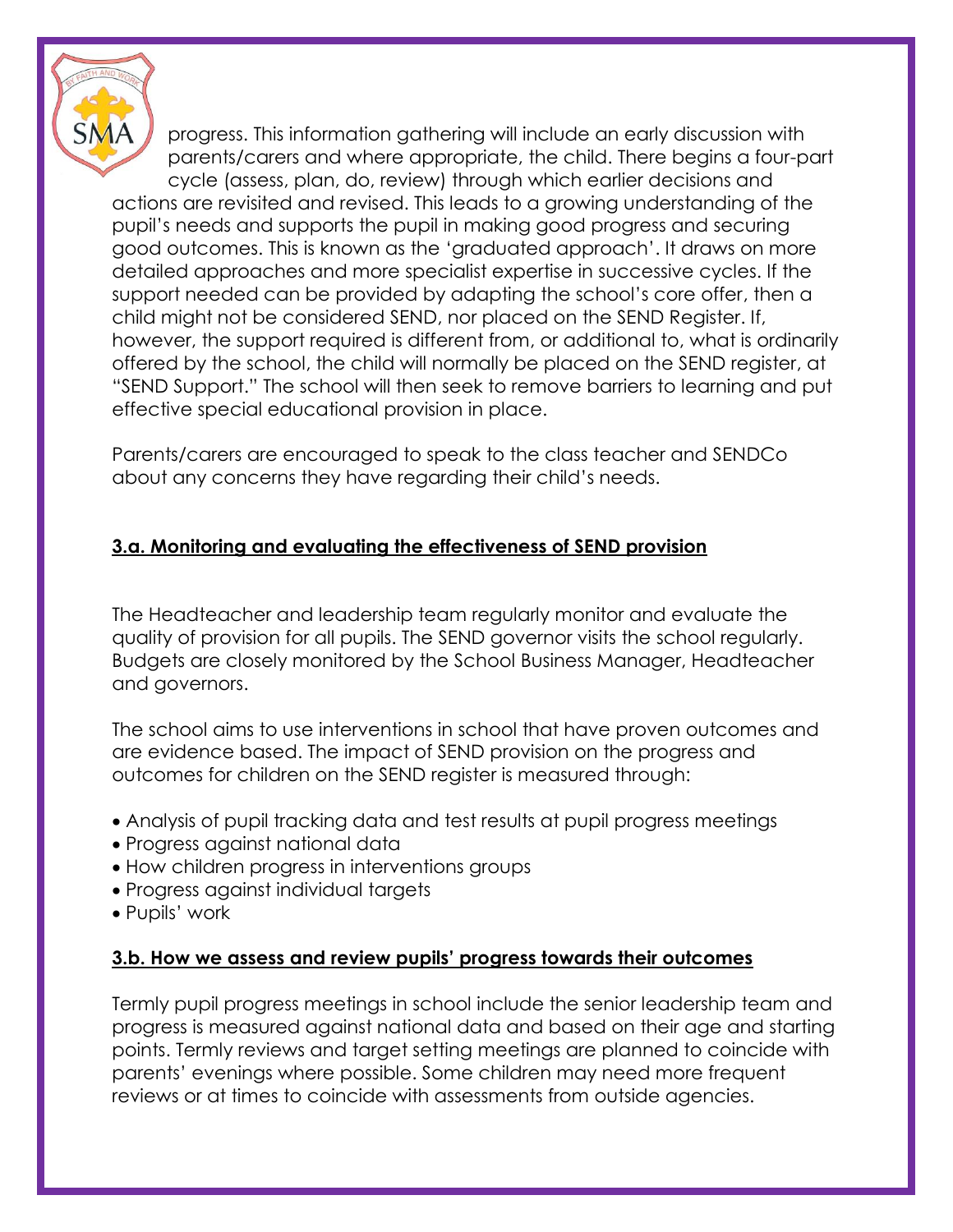

We use a four part cycle of assess, plan, do, review through which earlier decisions and actions are revisited, refined and revised. This leads to a growing understanding of the pupil's needs and that which helps them to make progress to secure good outcomes.

During this process, information may be captured in a SEND One Page Profile. This plan is intended to be a working document, which is regularly updated as more is understood about the child's SEND.

#### **3.c. Our approach to teaching pupils with SEND**

Every teacher is a teacher of every child including those with SEND. At St Margaret's Anfield, we believe that all children have the right to a broad and balanced curriculum. High quality teaching, differentiated for individual pupils, is always the first step in responding to pupils who have SEND. All staff members are committed to creating an inclusive learning environment in their classrooms, believing this to be the key to ensuring children with SEND are making good progress and eliminating underachievement. We also recognise there are times when some children require a more personalised curriculum and support staff, including intervention teachers within each year group, will work with small groups or individual children to provide a fully supported, intensive programme of learning aimed at the children's specific learning needs. All children with an EHC Plan will have suitable provision in class with appropriate intervention as necessary. This provision is monitored and tracked regularly through progress meetings, year group meetings and teacher/TA briefings.

Every child at St Margaret's Anfield, including those with SEND, is an individual and is treated as such. Support and intervention for children on the SEND register is planned to meet their individual needs. We take a holistic view to supporting children with SEND, encouraging participation in the wider school curriculum and support the family around the child.

#### **3.d. How we adapt the curriculum and learning environment**

All teachers match the tasks, support and resources to the differing needs of the children. All our teachers are clear on the expectations of 'Quality First Teaching' and are monitored by the leadership team. Where appropriate the curriculum is personalised and individual learning targets are set. Teachers plan lessons to accommodate differing learning styles and to engage auditory, visual and kinesthetic learners. When a child with complex SEND needs meet the criteria of disability, the school will comply with its duties under the Equality Act 2010. Reasonable adjustments will always be made to enable access to all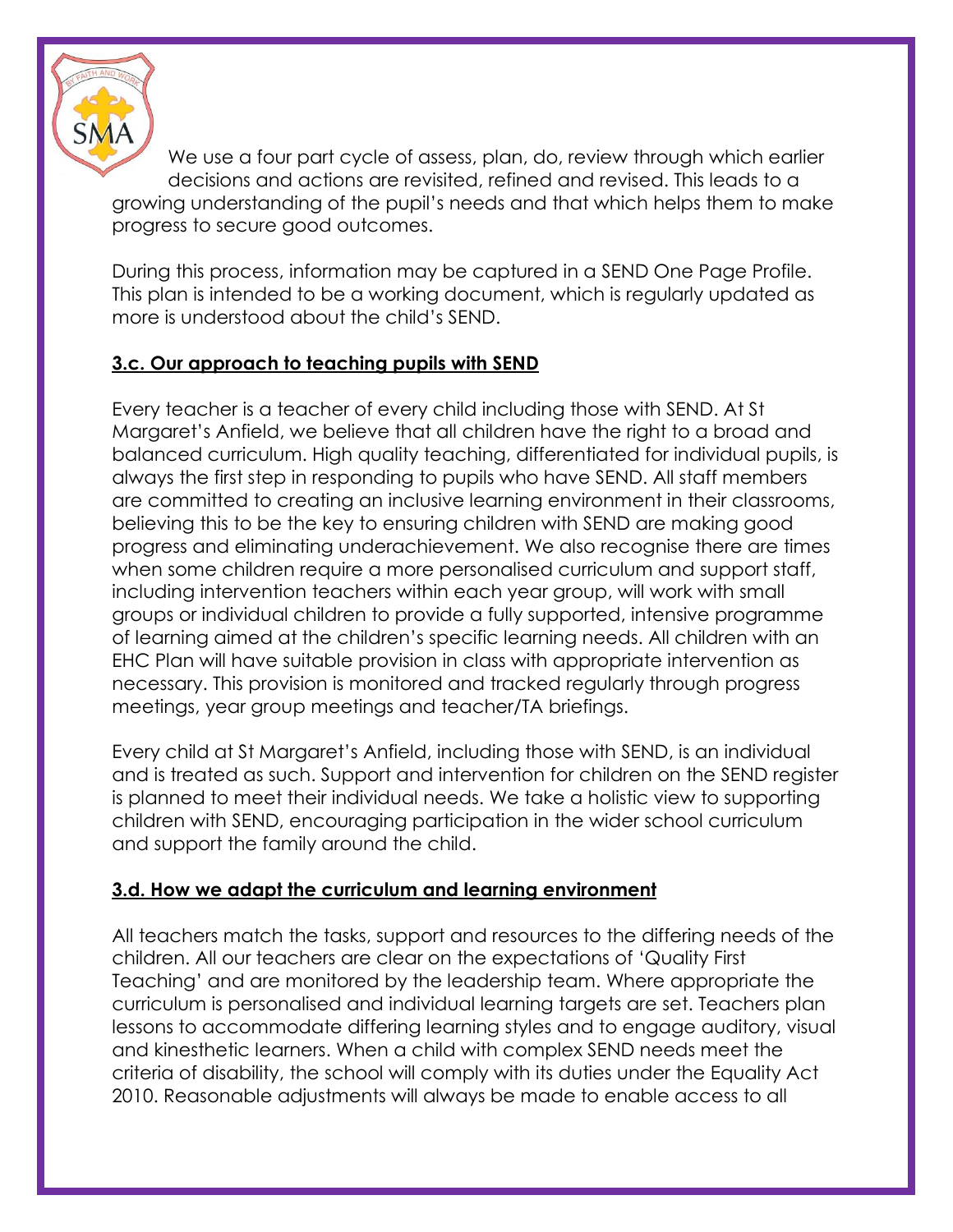

areas of the school curriculum for pupils and their parents/carers with a disability. Where there are concerns of safety and access, further consideration is given to planning for an activity and where applicable parents/carers are consulted. If necessary, additional staff members are provided to ensure SEND pupils can be included and risk assessments are carried out.

# **3.e. Additional support for learning**

We work alongside other agencies to provide support for those children whose needs require multi-agency partnerships. Support in school can take many forms such as adult support in class, focused 1-1, or small group intervention, additional resources in class, access to a wide range of IT, or supporting the use of auxiliary aids.

#### **3.f. Enabling pupils with SEND to engage in activities with pupils who do not have SEND**

At St Margaret's Anfield, we are committed to giving all our children every opportunity to achieve their potential and develop as well rounded individuals. We have a whole school approach to inclusion, which supports all learners engaging in activities together. Any barriers to learning or engagement in the wider curriculum, are reviewed with discussions on what can be done to overcome these. We always make reasonable adjustments so that all learners can join in with activities regardless of their needs.

#### **3.g. Supporting pupils with SEND to improve their emotional and social development**

The needs of all children are known by staff, who are able to provide a high standard of pastoral support. Specific staff are trained to support the medical needs of pupils and where relevant, personal care plans are put in place. The Behaviour Policy, which includes guidance on expectations, rewards and sanctions, is fully understood and adhered to by all staff. We have a zero tolerance approach to bullying (Behaviour Policy/Equalities objectives), in our school and will address the causes of bullying as well as the negative behaviours.

We regularly monitor attendance and take the necessary actions to help improve both attendance and punctuality. All children are encouraged to participate in a wide range of extra-curricular activities, where able, and are fully included in all clubs. During break and lunchtimes, staff are available to provide pastoral support.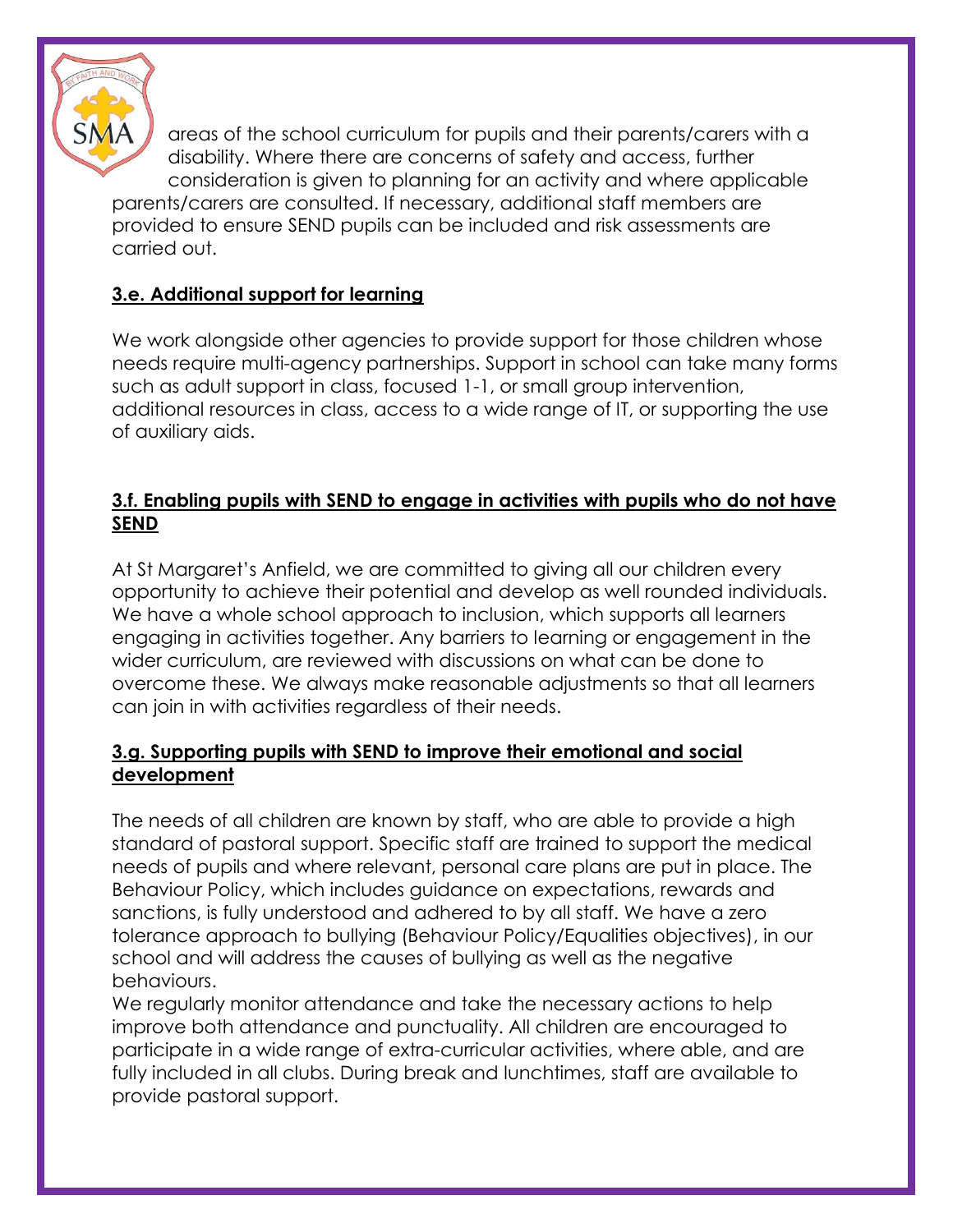

### **4. Who to contact at St Margaret's Anfield**

If you have any concerns regarding your child, your first point of contact should always be the class teacher, who can then refer you to the SENDCo for further advice as necessary. All relevant information is made available to the Head teacher, Mr Mark Griffiths, SEND Governor, Mrs P Doyle.

The SENDCo is Mrs R Crist Contact details: [admin@st-margaretsanfield.liverpool.sch.uk](mailto:admin@st-margaretsanfield.liverpool.sch.uk)

#### **5.a. Information about the expertise and training of staff in relation to children with SEND**

We have staff who are trained to deliver evidence based interventions to support children in Reading, Writing and Maths. Additional programmes recommended by external agencies are also in place to support speech and language development, social skills, handwriting and fine motor skills. The SENDCo has a teacher's qualification and post graduate certificate in Early Years Education and is working towards gaining the qualification the National Award in Special Educational Needs Co-ordination. Where it is deemed that external support is necessary we discuss any referrals with parents/carers in the first instance and only proceed with parental consent.

Considerable thought, planning and preparation goes into utilising our support staff to ensure children achieve the best outcomes, gain independence and are prepared for adulthood from the earliest possible age. Every year group has at least one teaching assistant to support children with literacy and numeracy lessons. Additional teaching assistants are employed to support children who need one to one support.

## **5.b. How we secure specialist expertise**

The school accesses advice from Educational Psychology service, SENISS (Special Educational Needs in School Service), ADHD Foundation outreach, Liverpool Autism Outreach, OSSME –Autism Initiatives, Occupational Therapy services, Physiotherapy service, CAMHS (Child and Adolescent Mental Health Service) and Speech and Language therapy service.

#### **6. How we secure equipment and facilities to support children with SEND**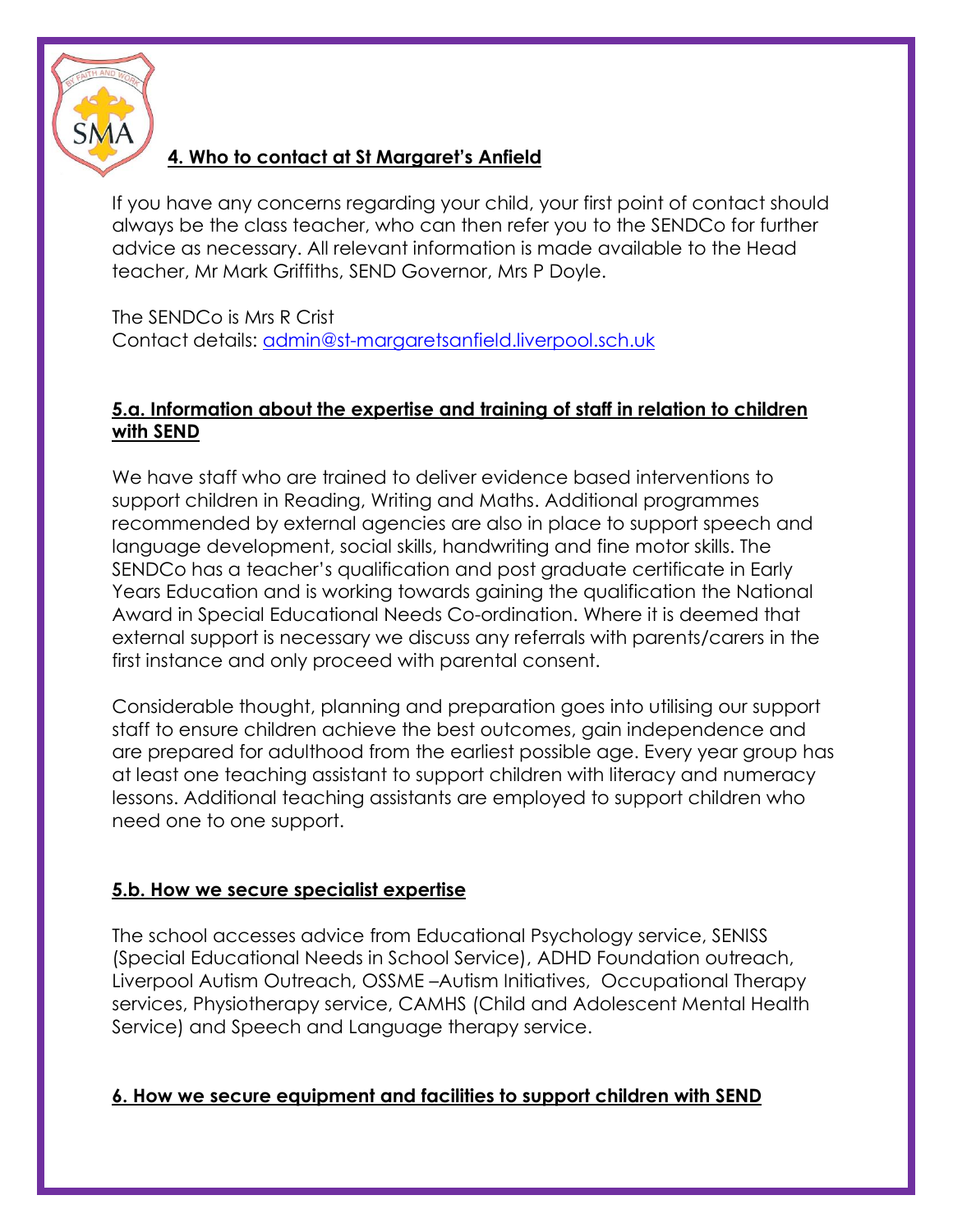

The school has an excellent record of supporting SEND and provision of resources for SEND pupils. However, if equipment or facilities were required which were beyond the school's budget, appropriate sources of funding would be explored; e.g. 'Top-up' funding.

## **7. How do we consult parents of pupils with SEND and involve them in their child's education?**

Involving parents/carers and learners in the dialogue is central to our approach. We do this through an open door policy where parents/carers are strongly encouraged to come into school to speak to the SENDCo if they have concerns about progress, or SEND provision for their child. We share feedback about the children's learning on an on-going basis with parents/carers and formally at the termly parents'/carers' consultation meetings. At these meetings we share next steps in learning and also discuss ways in which parents/carers can support their child's learning at home. Parents/carers can also arrange to meet the class teacher to discuss their child's individual One Page Profile- support plan, each term.

General information regarding the curriculum and learning is available on the school's website.

## **8. How do we consult pupils with SEND and involve them in their education?**

An important part of the early stages of information gathering includes talking to pupils. We strive for a person-centered approach to information gathering and the cycle of assess, plan, do, review. All children contribute to their plan and targets written as child friendly statements.

## **9. Complaints**

This year no formal complaints have been raised within school or via the LEA/Governors. If parents/carers have any concerns regarding the SEND policy or the provision made for their child at St Margaret's Anfield, please speak to us as soon as possible. In the first instance, please speak to the class teacher or the SENDCo. If parents/carers feel their child's needs are still not being met they should make an appointment to see the Headteacher.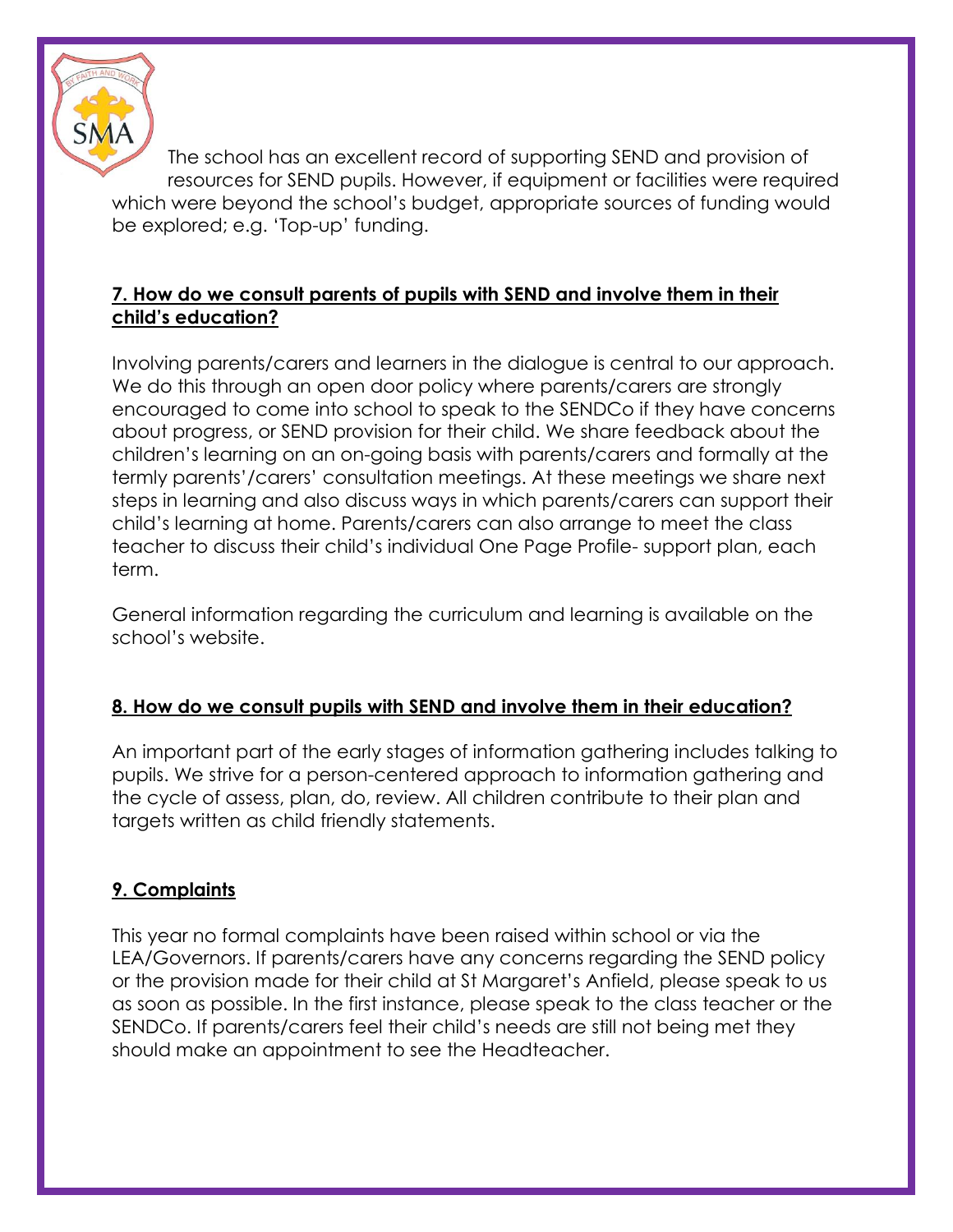

If concerns are still unresolved parents may wish to engage with the school's complaints procedure, which can be found on the school website.

#### **10. How do we involve other organisations in meeting the needs of pupils with SEND and supporting their families?**

The SENDCo attends termly multi professional planning meetings to discuss school priorities and how other professionals can help to support pupils with SEND. When specialist support is required, beyond that which the school is able to offer, an individual referral will be made. In these cases parents/carers will be consulted and consent sought.

We have established relationships with a range of professionals in health and social care. These include Educational Welfare, School Nurses, Educational Psychologist, Social Workers, ASD outreach, Speech and Language Therapy, Occupational Therapy and Physiotherapy.

We have a particular duty in ensuring that children who are looked after (CLA), are given the appropriate support and care to help support their progress and engagement with learning. When children who are looked after (CLA) attend our school, we do our utmost to ensure they fulfill their potential. We attend review meetings with Children's Services and maintain a Personal Education Plan (PEP).

# **11. What support services are available to parents?**

If you have spoken to school and still have concerns, Liverpool City Council has commissioned the support of WIRED (Wirral Information Resource for Equality and Disability). The name of the new combined service is Liverpool & Knowsley Special Educational Needs & Disability Information Advice and Support Service (SENDIASS). Tel: 0800 012 9066.

## **12. Supporting children with SEND moving between different phases of education**

We aim to ensure all learners and their families feel welcome and to quickly become part of our school community. Parents/carers are encouraged to visit the school prior to entry and further visits can be arranged for the child to visit separately.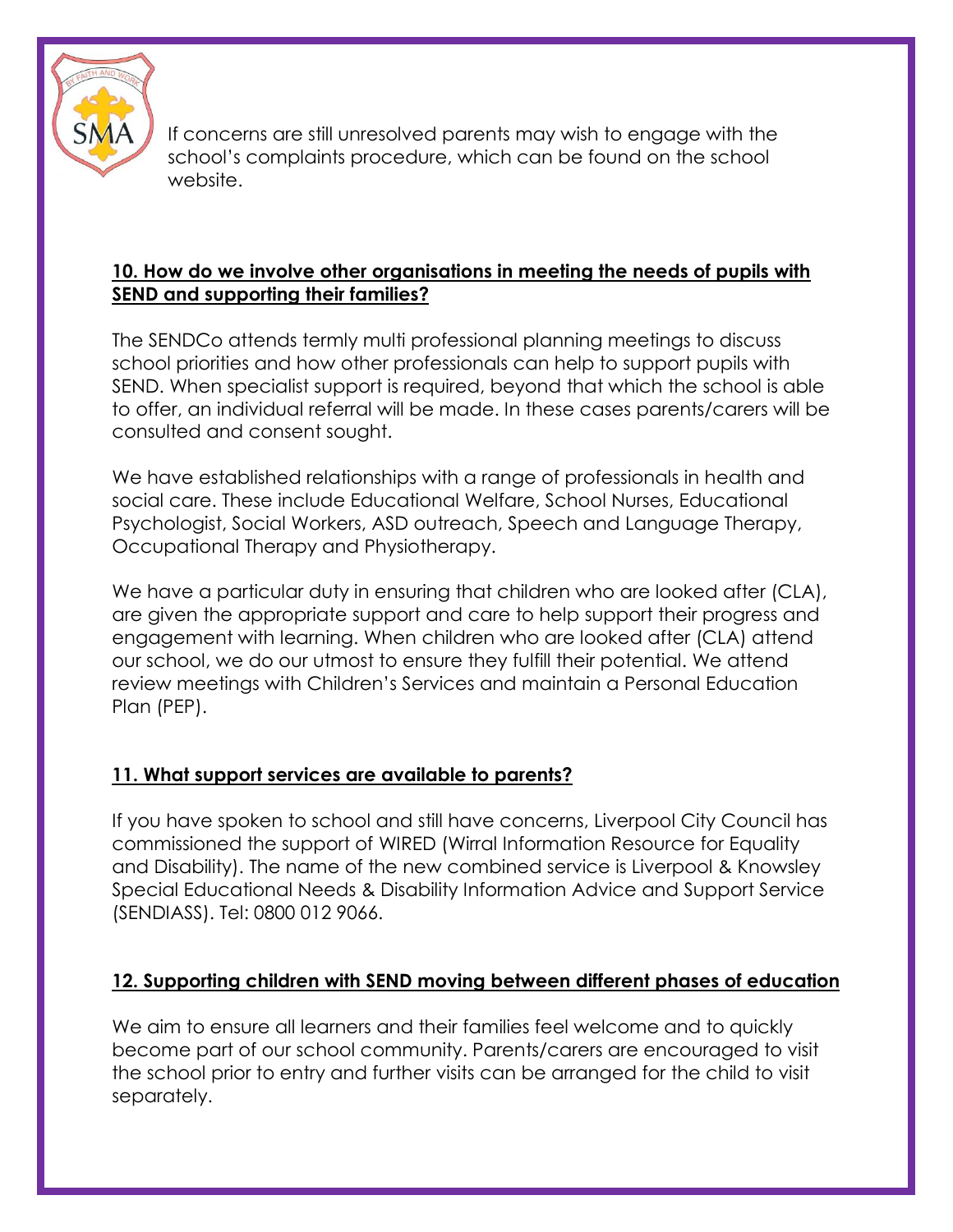

#### New Starters:

Before children start in Nursery or Reception, the class teacher sets up meetings with previous settings to discuss the needs of individual pupils. In addition to this, the class teacher may also arrange for a meeting at the child's house with parents/carers.

We have our "Little Learners" sessions for those children starting our Nursery. These sessions enable children and their parents/carers, to become familiar with staff and be able begin to build a good relationship, as well as exploring the Nursery and helping with the transition process from home to Nursery. We have sessions in our Reception classes over the Summer term, to help the children who are starting in September to similarly explore the new environment. We believe these sessions allow all parents/carers to discuss any issues, including any SEND issues which may support their child.

#### Transitioning Through Key Stages:

At St Margaret's Anfield, we recognise that transition and change can be an extremely anxious time for some children and their parents/carers. To support children to make that transition as smooth as possible, current class teachers meet with future class teachers and discuss the individual needs of a child. If a child has complex needs, the SENDCO may be present for the meeting.

#### Transitioning to a New Setting:

When a child transitions to a new setting, all relevant information is passed over. If a child has complex needs, this could involve a meeting with the new setting, parents/carers or external agencies. As a school, we have good links with the Liverpool secondary schools. This allows us to set up meetings to discuss certain children who we feel may need additional support when they start secondary education. Where possible, we would advise you and your child to arrange to visit their new school on several occasions and attend any summer school, or taster sessions that the school can offer.

#### **13. Where can the LA's local offer be found? How have we contributed to it?**

Liverpool's local offer provides information for children and young people with special educational needs and disabilities (SEND), their parents/carers - all in one place. Knowing what is out there gives you more choice and control over what support is right for you or your child.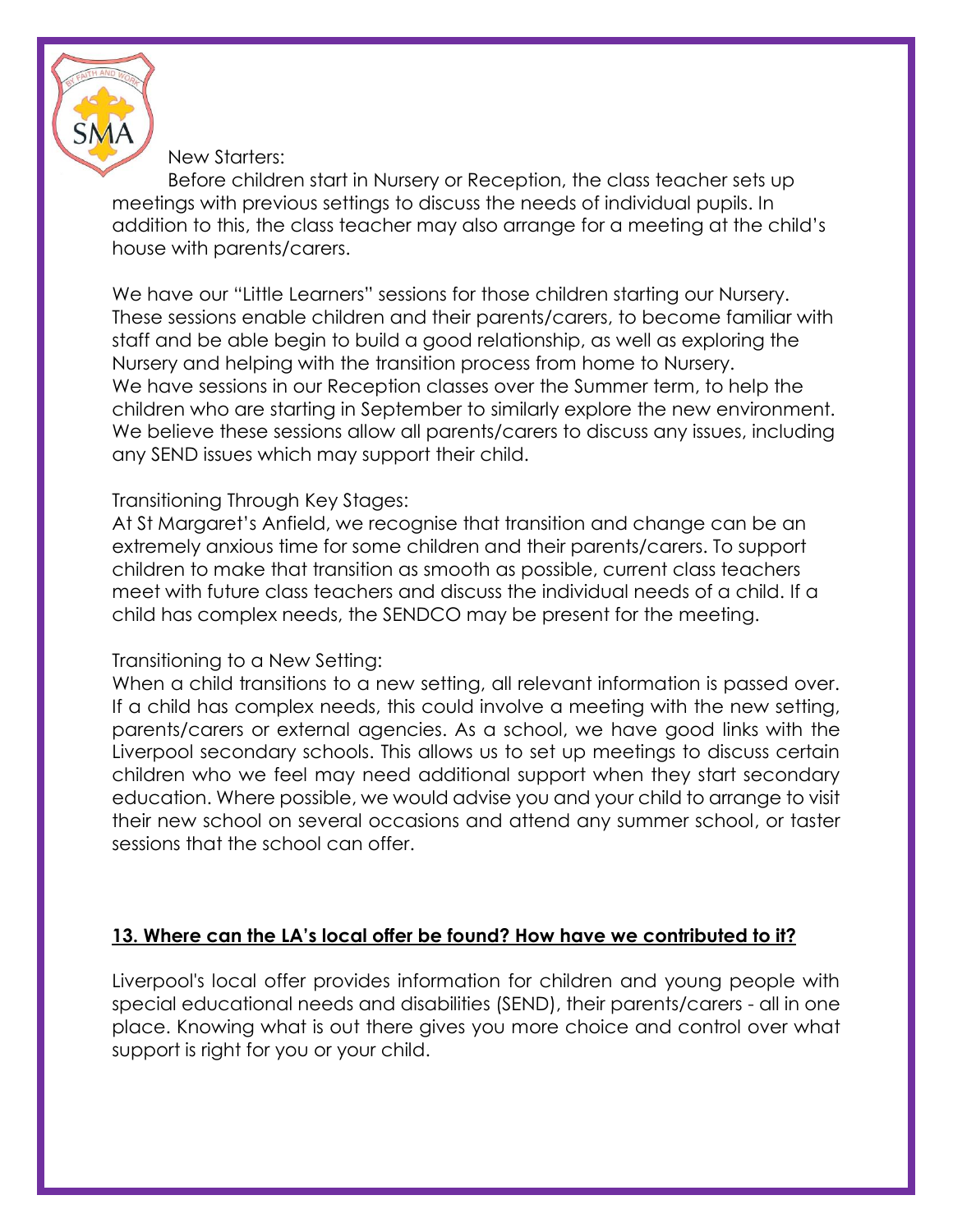

On the local offer website you can search for services from a range of local agencies including education, health and social care; find out more about SEND reforms and keep up to date with the scope of the local offer as it develops and grows.

Visit their website at<http://liverpool.gov.uk/localoffer> to which we have contributed with information about the school.

# **Strategic Plans for Developing and Enhancing SEND Provision**

Our strategic plans for developing and enhancing SEND provision in our school next year include planned lesson observations, learning walks, work scrutiny, evaluation of data, pupils and parent/carer feedback.

Also to include:

• To develop the Personalised Learning Centre (PLC) approach to provide support for KS1 and KS2 using two bases

•To introduce the 'Read Write Inc' Reading programme to support the development of reading across the school, including using the 'Fresh Start' programme to support learners in KS2 who are struggling with their reading.

- Staff will be audited and identified needs addressed
- To apply and renew 'Top up funding' for SEND pupils when needed
- Pupils with SEND will be closely monitored for progress

• To target and develop the learning environment and interventions for those who have sensory difficulties, including staff training

• Implement use of PIVATS social and emotional tool in PLC

• To ensure new members of staff receive training and support to best support those pupils in their class with SEND

Relevant school policies underpinning this SEND Information Report include:

- SEND Policy,
- Teaching and Learning Policy,
- Feedback and Marking Policy.

Equalities Policy Legislative Acts taken into account when compiling this report include:

- Children & Families Act 2014
- Equality Act 2010